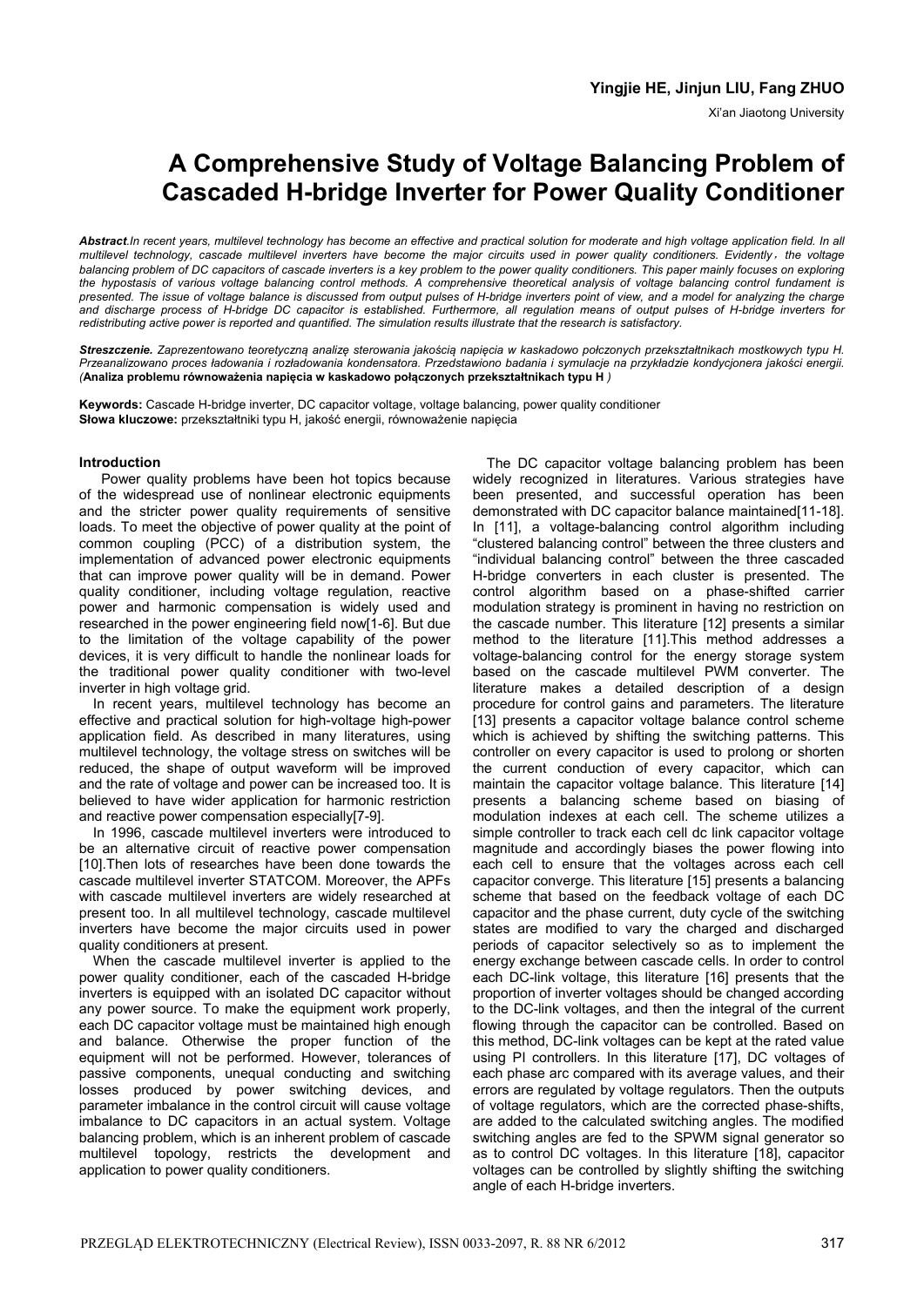At the present time, various strategies of balancing each DC bus voltage have been presented by researchers. But the model for analyzing DC capacitor voltage balance and consistency of various strategies hasn't be found due to the difficulty in understanding the absence of the charge and discharge process of each H-bridge DC capacitor. Nothing in the literature has been published on a comprehensive legible theoretical analysis of the voltage balancing control fundament of cascaded H-bridge inverters for power quality conditioner. This paper explores the hypostasis of voltage balancing control of cascaded H-bridge inverters for power quality conditioner. A model based on output pulses of Hbridge inverters utilizing voltage switching functions is developed as a means to investigate the control law and to offer a more intuitive insight into the problem. All regulation means of output pulses of H-bridge inverters for redistributing active power is reported and quantified.

## **Principle and Mathematic Model of Cascaded H-Bridge Structure of Power Quality Conditioner**

The structure of the power quality conditioner with cascade multilevel inverter is shown in Fig.1. Desired current of the power quality conditioner is injected into the power system by controlling the cascade PWM inverters to achieve voltage regulation, reactive power and harmonic compensation. Fig.1 shows that each phase of this equipment consists of two H-bridge inverter units.  $u_{dc}$  al,  $u_{dc}$ <sub>a2</sub>are DC flying capacitor voltages of the two H-bridge units of A phase respectively. The H-bridge inverter is builtup of four switches, each one with its freewheeling diode. The states of  $T_1$  and  $T_3$ ,  $T_2$  and  $T_4$  are complementary. The switch  $T_1$  is closed, whilst the other  $T_3$  is opened at every time instant. The allowed logic configuration of switches of the H-bridge inverter can produce four switching states. The H-bridge inverter is able to provide the three different output voltage values. The general function of this cascade multilevel inverter is to synthesize a desired voltage from output voltage of each H-bridge inverter of each phase.



Fig.1 Schematic diagram of power quality conditioner with cascade multilevel inwerter

To analyze DC capacitor voltage balancing problem, we use an equivalent resistance in parallel with dc flying capacitor and an equivalent resistance in series with Hbridge unit to represent all the losses of each H-bridge unit. The losses include switching losses produced by power switching devices and losses of DC capacitors. In Fig.1,  $R_{dc}$  in and  $R_{dc}$  iz  $(i=a,b,c)$  are equivalent resistances of the two H-bridge units in parallel with dc flying capacitor respectively,  $C_{d-11}$  and  $C_{d-12}$  (i=a,b,c) are capacitors of the two H-bridge units respectively. The power losses on the inductances  $L_{si \text{ (i=a,b,c)}}$  are represented with equivalent resistances in series with the inductances. In Fig.1, equivalent resistances  $R_{sa(i=a,b,c)}$  represent series losses of H-bridge units and power losses on the inductances.

The function of switching state of the first H-bridge of phase A,  $S_{a1}$  of power devices  $T_{a1-1}-T_{a1-4}$ , is defined as:  $S_{a1}=1$  when power devices  $T_{a1}$  and  $T_{a1}$  are switched on AND  $T_{a1_3}$  and  $T_{a1_2}$  are switched off. S<sub>a1</sub>=-1 when power devices  $\overline{T}_{a1_2}$  and  $\overline{T}_{a1_3}$  are switched on AND  $T_{a1_1}$  and  $T_{a1_4}$ are switched off.  $S_{a1}=0$  when power devices  $T_{a1}T_{1}$  and  $T_{a1}T_{2}$ are switched on AND T<sub>a1</sub> 3 and T<sub>a1</sub> 4 are switched off, or when power devices  $T_{a1}$  3 and  $T_{a1}$  4 are switched on AND  $T_{a1-1}$  and  $T_{a1-2}$  are switched off, which is shown as follows: (1)

$$
S_{a1} = \begin{cases} 1 & , \quad T_{a1\_1}, T_{a1\_4} \textbf{O} \textbf{O} \textbf{O} \textbf{O} \textbf{O} \textbf{O} \textbf{O} \textbf{O} \textbf{O} \textbf{O} \textbf{O} \textbf{O} \textbf{O} \textbf{O} \textbf{O} \textbf{O} \textbf{O} \textbf{O} \textbf{O} \textbf{O} \textbf{O} \textbf{O} \textbf{O} \textbf{O} \textbf{O} \textbf{O} \textbf{O} \textbf{O} \textbf{O} \textbf{O} \textbf{O} \textbf{O} \textbf{O} \textbf{O} \textbf{O} \textbf{O} \textbf{O} \textbf{O} \textbf{O} \textbf{O} \textbf{O} \textbf{O} \textbf{O} \textbf{O} \textbf{O} \textbf{O} \textbf{O} \textbf{O} \textbf{O} \textbf{O} \textbf{O} \textbf{O} \textbf{O} \textbf{O} \textbf{O} \textbf{O} \textbf{O} \textbf{O} \textbf{O} \textbf{O} \textbf{O} \textbf{O} \textbf{O} \textbf{O} \textbf{O} \textbf{O} \textbf{O} \textbf{O} \textbf{O} \textbf{O} \textbf{O} \textbf{O} \textbf{O} \textbf{O} \textbf{O} \textbf{O} \textbf{O} \textbf{O} \textbf{O} \textbf{O} \textbf{O} \textbf{O} \textbf{O} \textbf{O} \textbf{O} \textbf{O} \textbf{O} \textbf{O} \textbf{O} \textbf{O} \textbf{O} \textbf{O} \textbf{O} \textbf{O} \textbf{O} \textbf{O} \textbf{O} \textbf{O} \textbf{O} \textbf{O} \textbf{O} \textbf{O} \textbf{O} \textbf{O} \textbf{O} \textbf{O} \textbf{O} \textbf{O} \textbf{O} \textbf{O} \textbf{O} \textbf{O} \textbf{O} \textbf{O} \textbf{O} \textbf{O} \textbf{O} \textbf{O} \textbf{O} \textbf{O} \textbf{O} \text
$$

 The switch states are coded by symbols -1, 0 and 1 identifying the three voltage levels on each H-bridge inverter. According to explanations above, switching functions of the first and second H-bridge unit in phase A can be demonstrated by  $S_{a1}$  and  $S_{a2}$  respectively. Using the same method,  $S_{b1}$ ,  $S_{b2}$ ,  $S_{c1}$  and  $S_{c2}$  are obtained too. From the equation above, the following equation of the current and voltage relationship between dc part and ac part of the first H-bridge is easily got:

(2) 
$$
\begin{cases} u_{a1} = S_{a1} \cdot u_{dc\_a1} \\ i_{dc\_a1} = S_{a1} \cdot i_{ca} \end{cases}
$$

 $u_{a1}$  is the output voltage of the first H-bridge,  $i_{a1}$  is the output current of the first H-bridge;  $i_{dc}$   $_{d1}$  is the current flying through the DC flying capacitor. The comprehensive mathematic model of the power quality conditioner with cascade two H-bridge inverter in stator coordinates is established as follow:

(3) 
$$
Z\dot{X} = A \cdot X + B \cdot e
$$
  
where:

$$
A = \begin{bmatrix}\n-R_{sa} & 0 & 0 & \frac{2}{3}S_{a1} & \frac{2}{3}S_{a2} & -\frac{1}{3}S_{b1} & -\frac{1}{3}S_{b2} & -\frac{1}{3}S_{c1} & -\frac{1}{3}S_{c2} \\
0 & -R_{sb} & 0 & -\frac{1}{3}S_{a1} & -\frac{1}{3}S_{a2} & \frac{2}{3}S_{b1} & \frac{2}{3}S_{b2} & -\frac{1}{3}S_{c1} & -\frac{1}{3}S_{c2} \\
0 & 0 & -R_{sc} & -\frac{1}{3}S_{a1} & -\frac{1}{3}S_{a2} & -\frac{1}{3}S_{b1} & -\frac{1}{3}S_{b2} & \frac{2}{3}S_{c1} & \frac{2}{3}S_{c2} \\
S_{a1} & 0 & 0 & -\frac{1}{R_{de_{a}}}} & 0 & 0 & 0 & 0 & 0 \\
S_{a2} & 0 & 0 & 0 & -\frac{1}{R_{de_{a}}}} & 0 & 0 & 0 & 0 \\
0 & S_{b1} & 0 & 0 & 0 & -\frac{1}{R_{de_{b}}}} & 0 & 0 & 0 \\
0 & S_{b2} & 0 & 0 & 0 & 0 & -\frac{1}{R_{de_{b}}}} & 0 & 0 & 0 \\
0 & 0 & S_{c1} & 0 & 0 & 0 & 0 & -\frac{1}{R_{de_{c}}}} & 0 & 0 \\
0 & 0 & S_{c2} & 0 & 0 & 0 & 0 & 0 & -\frac{1}{R_{de_{c}}}} & 0 \\
0 & 0 & S_{c2} & 0 & 0 & 0 & 0 & 0 & -\frac{1}{R_{de_{c}}c_{c}} \\
0 & 0 & S_{c2} & 0 & 0 & 0 & 0 & 0 & -\frac{1}{R_{de_{c}}c_{c}} \\
0 & 0 & S_{c2} & 0 & 0 & 0 & 0 & 0 & -\frac{1}{R_{de_{c}}c_{c}}\n\end{bmatrix}
$$

$$
X = \begin{bmatrix} i_{ca} & i_{ab} & i_{ac} & i_{ac} & i_{a-2} & i_{a-2} & i_{a-2} & i_{a-2} & i_{a-2} & i_{a-2} \end{bmatrix}^{T}
$$
  
\n
$$
X = \begin{bmatrix} i_{ca} & i_{cb} & i_{cc} & u_{dc_{-a1}} & u_{dc_{-a2}} & u_{dc_{-b1}} & u_{dc_{-b2}} & u_{dc_{-c1}} & u_{dc_{-c2}} \end{bmatrix}^{T}
$$
  
\n
$$
B = diag \begin{bmatrix} 1 & 1 & 0 & 0 & 0 & 0 & 0 & 0 \end{bmatrix}
$$
  
\n
$$
e = \begin{bmatrix} u_{sa} & u_{sb} & u_{sc} & 0 & 0 & 0 & 0 & 0 & 0 & 0 \end{bmatrix}^{T}
$$

### **Theory Analysis of Voltage Balancing Control Fundament**

We assume that the total active power absorbed from the grid has been controlled based on this equipment's total losses. If various parameters and conducting of each Hbridge of each phase unit are absolutely the same, the actual active power assigned to each H-bridge unit will be the same. So DC capacitor voltage of each H-bridge is the same. But because of the dispersion of DC capacitor parameters, unequal conducting, switching losses produced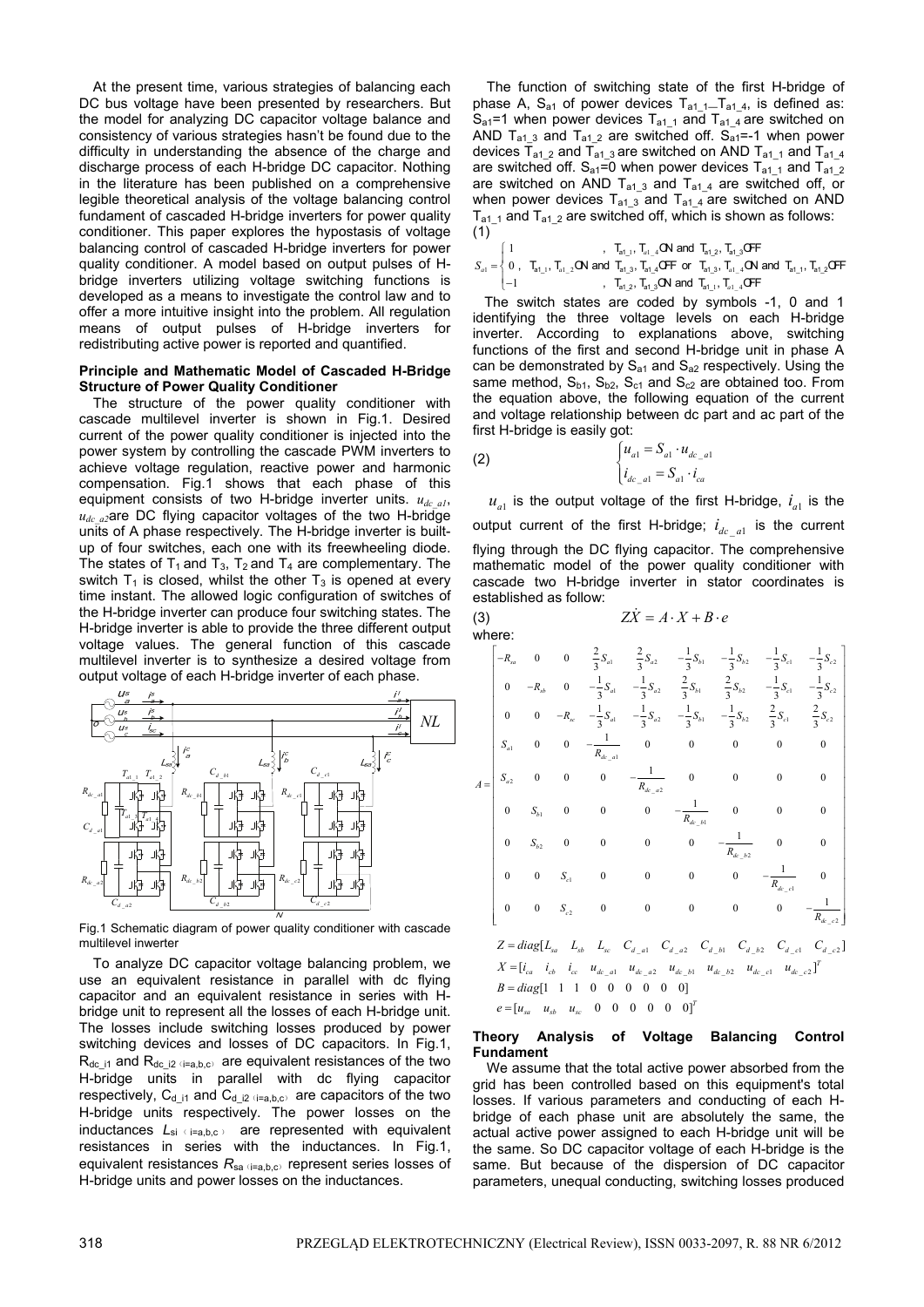by power switching devices and losses of DC capacitors, different unit needs different amount of active power to maintain DC capacitor voltage. In order to guarantee DC capacitor voltage equal to the reference value, additional control loop must be added to redistribute the total active power.

 $i_{\alpha} (t)$  is output current of phase A, suppose:

$$
(4) \t\t\t i_{ca}(t) = \sqrt{2}I\cos\omega t
$$

From the equation (2), (3) and (4), the following equation is easily got:

(5) 
$$
C_{d_{-}a1} \frac{du_{dc_{-}a1}}{dt} + \frac{u_{dc_{-}a1}}{R_{dc_{-}a1}} = S_{a1} \cdot \sqrt{2}I \cos \omega t
$$

Based on the equation (5), we find that the parameter value of  $C_{d_{a}a}$  and  $R_{dc_{a}a}$ , output current and the switching state of each H-bridge inverter will influence the voltage of DC capacitor. Evidently, in the three factors, the parameter value of  $C_{d_{ad}}$ ,  $R_{de_{ad}}$  and output current is uncontrollable, only the variation of the function of switching state of each H-bridge inverter is controllable for balancing DC capacitor voltage.

We use Fig.2 to analyze the process of the active power absorbed by DC capacitor of the H-bridge in detail[17,19]. In order to simplify analysis process, we assume that switching frequency is power frequency. That is only one time switching per fundamental cycle.  $\varphi_{n}$  is phase of the output pulse,  $W_{a1}$  is width of it. In a fundamental cycle, the active power absorbed by the H-bridge is: (6)



Fig.2 The output current and pulse of inwerter

So from the equation (6), it is clear that, if we want to change the active power absorbed by the H-bridge, we can't do other than to change output pulse phase  $\varphi_{a}$  or width

 $W_{ab}$ , or both. Evidently, the active power absorbed by the H-bridge is larger, DC capacitor voltage is higher too. So regulating output pulse of each H-bridge is the only one method for balancing DC capacitor voltage, when parameters of H-bridge units are unequal. The output pulse is decided by the function of switching state of each unit. Based on the above paragraphs mentioned, to redistribute active power absorbed from grid and guarantee dc capacitor voltage of each H-bridge equal to the reference value, we only can use method of fine-tuning the switching states of each unit. There are four regulation means for each H-bridge unit, they are:

- (1) Regulate width of output pulses;
- (2) Regulate phases of output pulses;
- (3) Regulate both width and phases of output pulses;

(4)Add DC value to output pulses;

Whether the four situations can achieve the desired results or not, which will be proved in the following part. In the situations (1), (2) and (3), output pulses may be marked by the vectors to analyze the balancing control fundament. The output of the first H-bridge unit that hasn't been finetuned is marked with  $A_1$ , while the second  $A_2$ , and they are just the same. The summation of  $A_1$  and  $A_2$  is  $A_0$ , as shown in Fig.3. Red line represents the second unit, blue line represents the first one and black line represents the composed final results.



Fig.3 Vector of output pulses before regulated

(1)Regulate width of output pulses: change length of  $A_1$ and  $A_2$  on the premise of fixing the direction of them, as shown in Fig.4.



Fig.4 Vector of output pulses after regulating width

(2) Regulate output pulse angles: change directions of  $A_1$ and  $A_2$  on the premise of fixing length of them, as shown in Fig.5.



Fig.5 Vector of output pulse after regulating angles

(3) Regulate both the width and angles of output pulses: both the length and the directions of  $A_1$  and  $A_2$  are changed, as shown in Fig.6.



Fig.6 Vector of output pulse after regulating both width and angles

Evidently, to keep the invariability of this equipment's total output voltage, the changed final results must be the same as the precious one. It is easily found that in the situations (1) and (3), the changed final results may be the same as the precious one, while in situation (2) the changed one is different from the precious one. That is to say, regulating width and both the width and the angles of output pulses won't influence the final output of the equipment and can be used as effective methods, but only regulating angles of output pulses cannot. In the next part, from the point of output pulses, their quantitative relationships will be discussed in details.

The output pulses of the cascade H-bridge inverters, no additional balance regulation loop being added, are shown in Fig.7. The system is supposed be sinusoidal modulation. The output pulses of the two H-bridges are the same. Each device is switched only once per line cycle. Each H-bridge inverter unit generates a quasi-square wave. The output pulse voltage of the cascade multilevel inverter is the sum of the two H-bridge inverter units' outputs.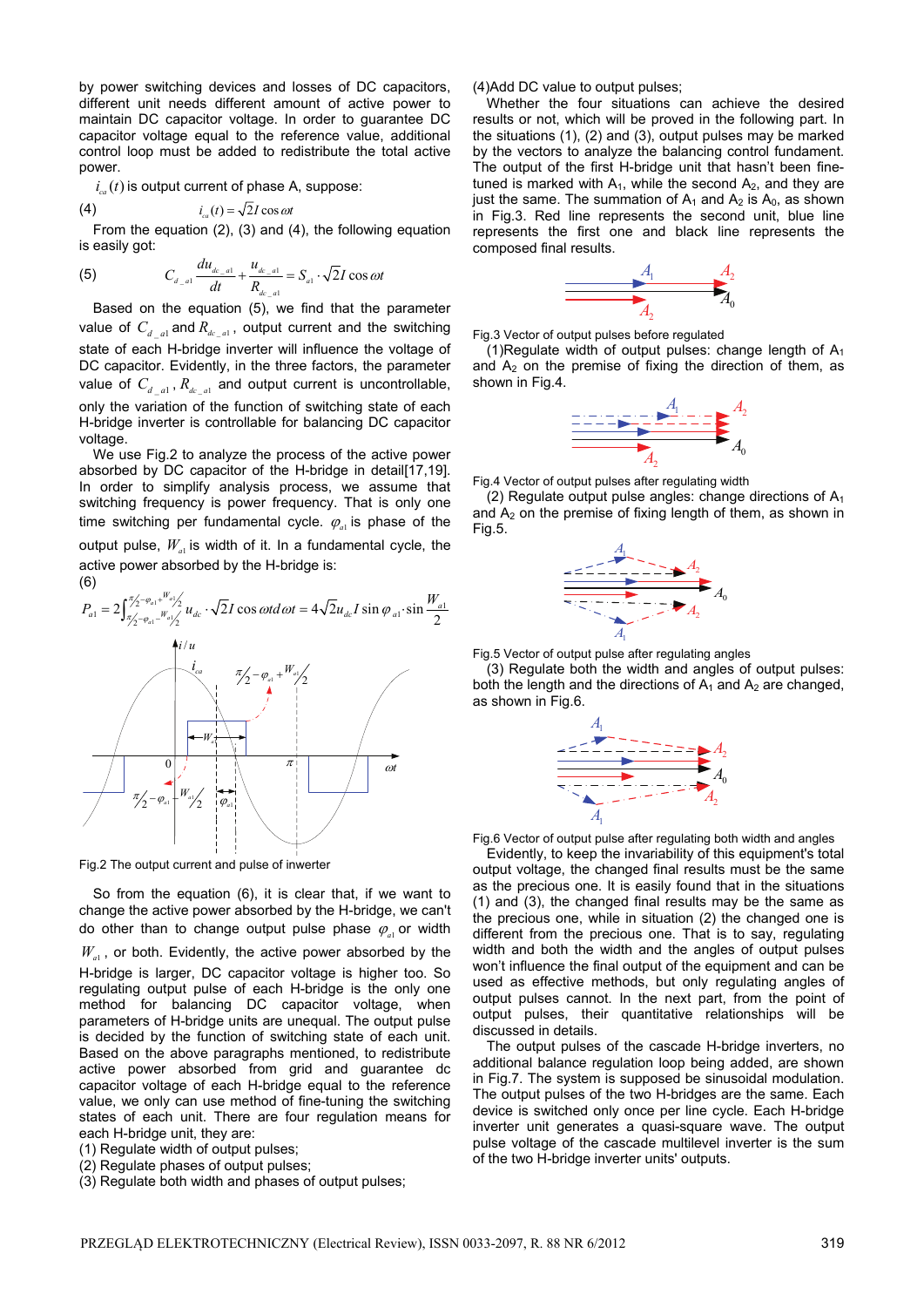

Fig.7 Output pulses of the inverter without regulation

 $W_{a1}$ ,  $W_{a2}$  are width of the first and second H-bridge unit.  $W_{a1} = W_{a2} = W_a$ .  $\varphi_a$  is phase of output pulses of the first and second H-bridge unit. Mathematical expression of the first H-bridge output pulses is shown as follows.  $(7)$ 

$$
f_1(\omega t) = \begin{cases} 1 & 2m\pi + \frac{\pi}{2} - \varphi_a - \frac{W_a}{2} \le \omega t \le 2m\pi + \frac{\pi}{2} - \varphi_a + \frac{W_a}{2} \\ -1 & 2m\pi + \frac{3\pi}{2} - \varphi_a - \frac{W_a}{2} \le \omega t \le 2m\pi + \frac{3\pi}{2} - \varphi_a + \frac{W_a}{2} \\ 0 & \text{others} \end{cases}
$$

 $m = \dots, -1, 0, 1, \dots$ 

 $f_1(\omega t)$  is a periodic function and its period is  $2\pi$ According to terms that periodic function can be expanded in Fourier series, *f*<sub>1</sub>(*ω*t) can be written in Fourier series. In this Fourier series, the fundamental component is:

(8) 
$$
f_{1T1}(\omega t) = \frac{4\sin\left(\frac{W_a}{2}\right)}{\pi} \sin(\omega t + \varphi_a)
$$

The output pulse of the other H-bridge unit is the same as the first one, so the fundamental component of it is the same as equation (8).Then the composed fundamental component of output pulses is:

(9) 
$$
2 \cdot f_{1T1}(\omega t) = \frac{8 \sin(\frac{W_a}{2})}{\pi} \sin(\omega t + \varphi_a)
$$

The active power absorbed by the first and second H-bridge is:

(10) 
$$
P_{a1} = P_{a2} = 2 \int_{\pi/2 - \varphi_a - W_{a/2}}^{\pi/2 - \varphi_a + W_{a/2}} \sqrt{2} u_{dc} \cdot I \cos \omega t d \omega t
$$

$$
= 4 \sqrt{2} u_{dc} \cdot I \sin \varphi_a \cdot \sin \frac{W_a}{2}
$$

(1) Regulate width of output pulses:

First of all, the sketch map of output pulses before and after regulation is shown in Fig.8.

Blue real lines represent output pulses before regulation. Red and blue broken lines represent output pulses after regulation.  $\Delta W_{a1}$ ,  $\Delta W_{a2}$  are the variation value of width of the first and second H-bridge units after regulation respectively.

Mathematical expression of the blue pulses is shown as follows: (11)

$$
f_z(\omega t) = \begin{cases} 1 & 2m\pi + \frac{\pi}{2} - \varphi_{\circ} - \frac{W_s}{2} - \frac{\Delta W_{\circ}}{2} \le \omega t \le 2m\pi + \frac{\pi}{2} - \varphi_{\circ} + \frac{W_s}{2} + \frac{\Delta W_{\circ}}{2} \\ -1 & 2m\pi + 3\pi/2 - \varphi_{\circ} - \frac{W_s}{2} - \frac{\Delta W_{\circ}}{2} \le \omega t \le 2m\pi + 3\pi/2 - \varphi_{\circ} + \frac{W_s}{2} + \frac{\Delta W_{\circ}}{2} \\ 0 & \text{others} \end{cases}
$$
  

$$
m = \cdots, -1, 0, 1, \cdots
$$



Fig.8 Sketch map of width of output pulses regulated Expand it in Fourier series, the fundamental component of it is:

(12) 
$$
f_{2T1}(\omega t) = \frac{4 \sin (W_a + \Delta W_{a1})}{\pi} \sin(\omega t + \varphi_a)
$$

Mathematical expression of the red pulses is shown as follows: (13)

$$
f_3(\omega t) = \begin{cases} 1 & 2m\pi + \frac{\pi}{2} - \varphi_a - \frac{W_s}{2} - \frac{\Delta W_{a2}}{2} \le \omega t \le 2m\pi + \frac{\pi}{2} - \varphi_a + \frac{W_s}{2} + \frac{\Delta W_{a2}}{2} \\ -1 & 2m\pi + \frac{3\pi}{2} - \varphi_a - \frac{W_s}{2} - \frac{\Delta W_{a2}}{2} \le \omega t \le 2m\pi + \frac{3\pi}{2} - \varphi_a + \frac{W_s}{2} + \frac{\Delta W_{a2}}{2} \\ 0 & \text{others} \end{cases}
$$

 $m = \dots, -1, 0, 1, \dots$ 

Expand it in Fourier series, the fundamental component of it is:

(14) 
$$
f_{3T1}(\omega t) = \frac{4 \sin \frac{(W_a + \Delta W_{a2})}{2}}{\pi} \sin(\omega t + \varphi_a)
$$

The total composed fundamental component of the two units is: (15)

$$
f_{2T1}(\omega t) + f_{3T1}(\omega t)
$$
  
= 
$$
\frac{4 \sin\left(W_a + \Delta W_{a1}\right)}{\pi} \frac{2 \sin(\omega t + \varphi_a) + \frac{4 \sin\left(W_a + \Delta W_{a2}\right)}{\pi} \sin(\omega t + \varphi_a)}
$$

In order to guarantee the output is unchanged after regulation, the following equation is got from the abovementioned equation:

(16) 
$$
\sin\frac{W_a + \Delta W_{a1}}{2} + \sin\frac{W_a + \Delta W_{a2}}{2} = 2\sin\frac{W_a}{2}
$$

We assume that the total active power absorbed from the grid has been controlled based on this equipment's total losses and the parameters of the two H-bridge units are unequal. The active power required by the first and second H-bridge to maintain rated DC voltage is  $P_{a}^{*}$ ,  $P_{a}^{*}$  . The variation amount ofactive power, which the first and second H-bridge units need absorb, is  $\Delta P^*_{a}$ ,  $\Delta P^*_{a^2}$ .  $\Delta P^*_{a^1} = P^*_{a^1} - P_{av}$ .  $\Delta P^*_{a^2} = P^*_{a^2} - P_{av}$ .  $P_{av}$  is half of the total active power absorbed from the grid. Evidently, 1  $\Delta P_{\scriptscriptstyle{a1}}^{*}$  is equal to  $\Delta P_{\scriptscriptstyle{a2}}^{*}$  in reverse.

(17)  
\n
$$
\Delta P_{a_1}^* = 2 \int_{\frac{\pi}{2} - \varphi_a + \frac{W_g}{2} + \Delta W_{a_1/2}}^{\frac{\pi}{2} - \varphi_a - \frac{W_g}{2} + \Delta W_{a_1/2}} \sqrt{2} u_{ac} I \cos \omega t d\omega t
$$
\n
$$
-2 \int_{\frac{\pi}{2} - \varphi_a - \frac{W_g}{2} + \Delta W_{a_1/2}}^{\frac{\pi}{2} - \varphi_a - \frac{W_g}{2} + \Delta W_{a_1/2}} \sqrt{2} u_{ac} I \sin \varphi_a \cdot \sin \frac{W_a + \Delta W_{a_1}}{2} - 4 \sqrt{2} u_{ac} I \sin \varphi_a \cdot \sin \frac{W_a}{2}
$$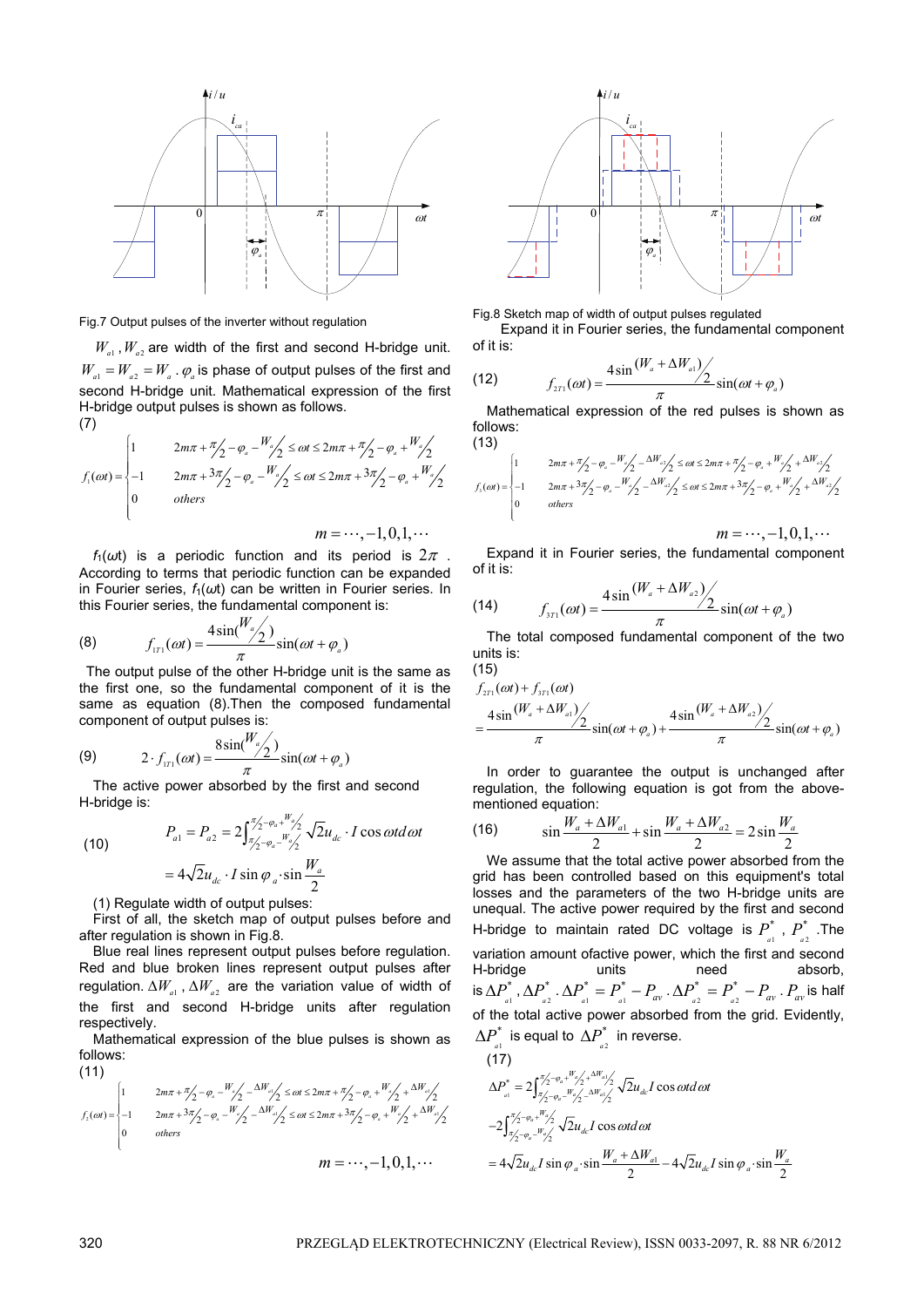$$
=-\Delta P_{a2}^{*} = -2\int_{\pi/2-\varphi_{a}}^{\pi/2-\varphi_{a}+W_{a/2}} \sqrt{2}u_{dc}I\cos\omega t d\omega t
$$
  

$$
-2\int_{\pi/2-\varphi_{a}}^{\pi/2-\varphi_{a}+W_{a/2}} \sqrt{2}u_{dc}I\cos\omega t d\omega t
$$
  

$$
= -4\sqrt{2}u_{dc}I\sin\varphi_{a}\cdot\sin\frac{W_{a}+\Delta W_{a2}}{2} + 4\sqrt{2}u_{dc}I\sin\varphi_{a}\cdot\sin\frac{W_{a}}{2}
$$

Based on the relation of absorbing active power of two Hbridge units in the above equation, the following equation is got:

(18) 
$$
\sin\frac{W_a + \Delta W_{a1}}{2} + \sin\frac{W_a + \Delta W_{a2}}{2} = 2\sin\frac{W_a}{2}
$$

The equation (18) is the same as the equation (16). Because the output voltage is guaranteed be unchanged after regulation, the total active power absorbed after regulation is the same with before regulation. Moreover, the cascade multilevel inverter only has two H-bridge inverter units. So the variation amount of active power of the first H-bridge unit is certain to be equal to the second H-bridge unit in reverse. So the equation (18) is the same as the equation (16). The relation of absorbing active power of two H-bridge units in the equation (18) is already included in the equation (16). So solving the equation (17),  $\Delta W_{a1}$  and  $\Delta W_{a2}$  will be got. That is to say, so long as the variation value of output pulses width after regulation meets equation (18), the final output of the inverter will be unchanged and DC capacitor voltage of the two H-bridge unit will be equal.

(2) Regulate angles of output pulses:

First of all, sketch map of output pulses before and after regulation is shown in Fig.9.



Fig.9 Sketch map of angles of of output pulses regulated

 $\Delta\varphi_{\alpha}$ ,  $\Delta\varphi_{\alpha}$  are variation value of output pulse angles of the two H-bridge units respectively. Mathematical expression of the blue pulses is shown as follows: (19)

$$
f_4(\omega t)=\begin{cases} 1 & 2m\pi+\pi/2-\varphi_{\scriptscriptstyle a}+\Delta\varphi_{\scriptscriptstyle a1}-\frac{W_{\scriptscriptstyle a}}{2}\leq\omega t\leq 2m\pi+\pi/2-\varphi_{\scriptscriptstyle a}+\Delta\varphi_{\scriptscriptstyle a1}+\frac{W_{\scriptscriptstyle a}}{2}\end{cases}
$$
  

$$
f_4(\omega t)=\begin{cases} 1 & 2m\pi+3\pi/2-\varphi_{\scriptscriptstyle a}+\Delta\varphi_{\scriptscriptstyle a1}-\frac{W_{\scriptscriptstyle a}}{2}\leq\omega t\leq 2m\pi+3\pi/2-\varphi_{\scriptscriptstyle a}+\Delta\varphi_{\scriptscriptstyle a1}+\frac{W_{\scriptscriptstyle a}}{2}\end{cases}
$$
   
others

 $m = \dots, -1, 0, 1, \dots$ 

Expand it in Fourier series, the fundamental component of it is:

(20) 
$$
f_{\text{at}}(\omega t) = \frac{4 \sin^{W_g}/2}{\pi} \sin(\omega t + \varphi_a - \Delta \varphi_{\text{at}})
$$

Mathematical expression of the red pulses is shown as follows: (21)

$$
f_s(\omega t) = \begin{cases} 1 & 2m\pi + \frac{\pi}{2} - \varphi_s + \Delta\varphi_{s2} - \frac{W_s}{2} \le \omega t \le 2m\pi + \frac{\pi}{2} - \varphi_s + \Delta\varphi_{s2} + \frac{W_s}{2} \\ -1 & 2m\pi + \frac{3\pi}{2} - \varphi_s + \Delta\varphi_{s2} - \frac{W_s}{2} \le \omega t \le 2m\pi + \frac{3\pi}{2} - \varphi_s + \Delta\varphi_{s2} + \frac{W_s}{2} \\ 0 & \text{others} \end{cases}
$$
  

$$
m = \cdots, -1, 0, 1, \cdots
$$

Expand it in Fourier series, the fundamental component of it is:  $W<sub>1</sub>$ 

(22) 
$$
f_{ST}( \omega t) = \frac{4 \sin^{\frac{W_a}{2}} 2 \sin(\omega t + \varphi_a - \Delta \varphi_{a2})}{\pi}
$$

The same method as in situation (1) is used, and then the composed fundamental component of the inverter is: (23)

$$
f_{4T1}(\omega t) + f_{5T1}(\omega t)
$$
  
= 
$$
\frac{4\sinh \frac{W_a}{2}}{\pi} \sin(\omega t + \varphi_a - \Delta \varphi_{a1}) + \frac{4\sinh \frac{W_a}{2}}{\pi} \sin(\omega t + \varphi_a - \Delta \varphi_{a2})
$$

In order to guarantee that the output is just the same as before regulation, the following equation is got:

(24) 
$$
\begin{cases} \sin(\varphi_a - \Delta \varphi_{a1}) + \sin(\varphi_a - \Delta \varphi_{a2}) - 2\sin \varphi_a = 0 \\ \cos(\varphi_a - \Delta \varphi_{a1}) + \cos(\varphi_a - \Delta \varphi_{a2}) - 2\cos \varphi_a = 0 \end{cases}
$$

Solving equation (24), the result is got:

$$
\Delta \varphi_{a1} = \Delta \varphi_{a2} = 0
$$

The equation (25) means angles of the two H-bridge units are not changed, which is contradicted with the premise. So that is to say, the final output of the H-bridge multilevel inverter will be changed by just regulating the output pulses angle.

(3) Regulate both the width and angles of output pulses

The sketch map of output pulses before and after regulation is shown in Fig.10.



Fig.10 Sketch map of width and angles of output pulses regulated

 $\Delta W_{ab}$ ,  $\Delta W_{ab}$  are the variation value of width of the first and second H-bridge units after regulation respectively.  $\Delta\varphi_{\alpha}$ ,  $\Delta\varphi_{\alpha}$  are the variation value of output pulse angles of the two H-bridge units respectively. Mathematical expression of blue pulses is shown as follows: (26)

$$
f_{*}(\omega t)=\begin{vmatrix} 1 & 2m\pi+\pi/2-\varphi_{*}+\Delta\varphi_{*} -\frac{W_{*}}{2} -\Delta W_{*}\sqrt{2} & \omega t\leq 2m\pi+\pi/2-\varphi_{*}+\Delta\varphi_{*} +\frac{W_{*}}{2} +\Delta W_{*}\sqrt{2} \\ -1 & 2m\pi+\sqrt[3]{2}-\varphi_{*}+\Delta\varphi_{*} -\frac{W_{*}}{2} -\Delta W_{*}\sqrt{2} & \omega t\leq 2m\pi+\sqrt[3]{2}-\varphi_{*}+\Delta\varphi_{*} +\frac{W_{*}}{2} +\Delta W_{*}\sqrt{2} \\ 0 & \omega t \text{hers} & \omega t\leq 2m\pi+\sqrt[3]{2}-\varphi_{*}+\Delta\varphi_{*} +\frac{W_{*}}{2} +\Delta W_{*}\sqrt{2} \end{vmatrix}
$$

$$
m=\cdots,-1,0,1,\cdots
$$

Expand it in Fourier series, the fundamental component of it is:

$$
(27) f_{6T1}(\omega t) = \frac{4 \sin \left( W_a + \Delta W_{a1} \right)}{\pi} \frac{2}{\sin(\omega t + \varphi_a - \Delta \varphi_{a1})}
$$

Mathematical expression of the blue pulses is shown as follows: (28)

$$
f_{\gamma}(\omega t) = \begin{cases} 1 & 2m\pi + \frac{\pi}{2} - \varphi_{\alpha} + \Delta\varphi_{\alpha 2} - \frac{W_{\gamma}}{2} - \frac{\Delta W_{\alpha 2}}{2} \le \omega t \le 2m\pi + \frac{\pi}{2} - \varphi_{\alpha} + \Delta\varphi_{\alpha 2} + \frac{W_{\gamma}}{2} + \frac{\Delta W_{\alpha 2}}{2} \\ & 1 & 2m\pi + \frac{3\pi}{2} - \varphi_{\alpha} + \Delta\varphi_{\alpha 2} - \frac{W_{\gamma}}{2} - \frac{\Delta W_{\alpha 2}}{2} \le \omega t \le 2m\pi + \frac{3\pi}{2} - \varphi_{\alpha} + \Delta\varphi_{\alpha 2} + \frac{W_{\gamma}}{2} + \frac{\Delta W_{\alpha 2}}{2} \\ 0 & \text{others} \end{cases}
$$
  

$$
m = \cdots, -1, 0, 1, \cdots
$$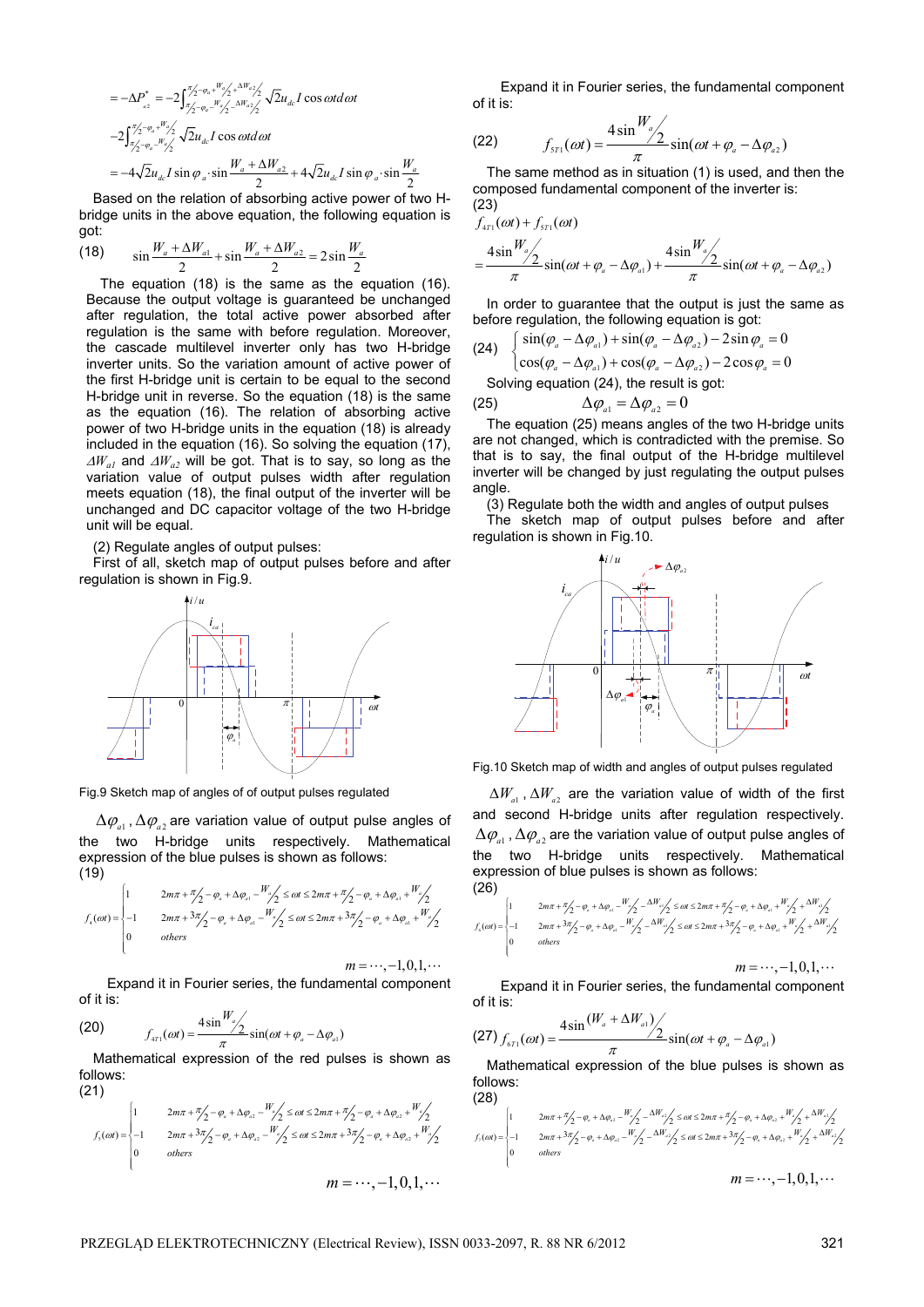Expand it in Fourier series, the fundamental component of it is:

(29) 
$$
f_{\tau r_1}(\omega t) = \frac{4\sin^{(W_a + \Delta W_{a2})}/2}{\pi} \sin(\omega t + \varphi_a - \Delta \varphi_{a2})
$$

The same method as in situation (2) is used, and then the composed fundamental component of the H-bridge inverter is got:

(30)  
\n
$$
\begin{aligned}\nf_{6T1}(\omega t) + f_{7T1}(\omega t) \\
&= \frac{4 \sin \left(W_a + \Delta W_{a1}\right)}{\pi} \sin(\omega t + \varphi_a - \Delta \varphi_{a1}) + \frac{4 \sin \left(W_a + \Delta W_{a2}\right)}{\pi} \sin(\omega t + \varphi_a - \Delta \varphi_{a2})\n\end{aligned}
$$

In order to guarantee the output is just the same as before regulation, the following equation is got: (31)

$$
\sin\frac{W_a + \Delta W_{a1}}{2} \cdot \cos(\varphi_a - \Delta \varphi_{a1}) + \sin\frac{W_a + \Delta W_{a2}}{2} \cdot \cos(\varphi_a - \Delta \varphi_{a2})
$$
\n
$$
= 2\sin\frac{W_a}{2} \cdot \cos\varphi_a
$$
\n(32)\n
$$
\sin\frac{W_a + \Delta W_{a1}}{2} \cdot \sin(\varphi_a - \Delta \varphi_{a1}) + \sin\frac{W_a + \Delta W_{a2}}{2} \cdot \sin(\varphi_a - \Delta \varphi_{a2})
$$
\n
$$
= 2\sin\frac{W_a}{2} \cdot \sin\varphi_a
$$

The variation value of the active power which the first and second H-bridge units need absorb to maintain DC capacitor voltage is shown as follows: (33)

$$
\Delta P_{a1}^{*} = 2 \int_{\pi/2 - \varphi_{a} + \Delta \varphi_{a1}}^{\pi/2 - \varphi_{a} + \Delta \varphi_{a1} + \frac{W_{a}}{2}} \sqrt{2} u_{dc} I \cos \omega t d\omega t
$$
  
\n
$$
-2 \int_{\pi/2 - \varphi_{a} - \frac{W_{a}}{2}}^{\pi/2 - \varphi_{a} + \frac{W_{a}}{2}} \sqrt{2} u_{dc} I \cos \omega t d\omega t
$$
  
\n
$$
-2 \int_{\pi/2 - \varphi_{a} - \frac{W_{a}}{2}}^{\pi/2 - \varphi_{a} + \frac{W_{a}}{2}} \sqrt{2} u_{dc} I \cos \omega t d\omega t
$$
  
\n
$$
= 4 \sqrt{2} u_{dc} I \sin(\varphi_{a} - \Delta \varphi_{a1}) \cdot \sin \frac{W_{a} + \Delta W_{a1}}{2} - 4 \sqrt{2} u_{dc} I \sin \varphi_{a} \cdot \sin \frac{W_{a}}{2}
$$
  
\n
$$
= -\Delta P_{a2}^{*} = -2 \int_{\pi/2 - \varphi_{a} + \Delta \varphi_{a2} - \frac{W_{a}}{2}}^{\pi/2 - \varphi_{a} + \Delta \varphi_{a2} + \frac{W_{a}}{2}} \sqrt{2} u_{dc} I \cos \omega t d\omega t
$$
  
\n
$$
-2 \int_{\pi/2 - \varphi_{a} - \frac{W_{a}}{2}}^{\pi/2 - \varphi_{a} + \frac{W_{a}}{2}} \sqrt{2} u_{dc} I \cos \omega t d\omega t
$$
  
\n
$$
= -4 \sqrt{2} u_{dc} I \sin(\varphi_{a} - \Delta \varphi_{a2}) \cdot \sin \frac{W_{a} + \Delta W_{a2}}{2} + 4 \sqrt{2} u_{dc} I \sin \varphi_{a} \cdot \sin \frac{W_{a}}{2}
$$

Based on the relation of absorbing active power of two Hbridge units in the above equation, the following equation is got: (34)

$$
\sin(\varphi_a - \Delta \varphi_{a1}) \cdot \sin \frac{W_a + \Delta W_{a1}}{2} + \sin(\varphi_a - \Delta \varphi_{a2}) \cdot \sin \frac{W_a + \Delta W_{a2}}{2}
$$
  
=  $2 \sin \varphi_a \cdot \sin \frac{W_a}{2}$ 

The equation (34) is the same as the equation (32). Solving the equation (31) and (32), several pairs of  $\Delta W_{a1}$ ,

 $\Delta W_{a2}$  and  $\Delta \varphi_{a1}^{}$ ,  $\Delta \varphi_{a2}^{}$  will be got based on  $\Delta P_{a1}^*$  and  $\Delta P_{a2}^*$  . This method can guarantee that the final output is unchanged and DC capacitor voltage is equal. That is to say, so long as the variation value of output pulses width and angles is regulated properly, the final output of the inverter is unchanged and DC capacitor voltage is equal.

(4) Add DC value to output pulses;

The sketch map of output pulses before and after

regulation is shown in Fig.11. All the output pulses mentioned above are symmetric. The output pulses may become asymmetric if DC value is added to output pulses. As shown in Fig.11, the width of output pulse of the first Hbridge inverter unit changes in the positive cycle, moreover, output pulse angle is changed. The variation value of pulse angle is  $\Delta \varphi_{\scriptscriptstyle{a1}}$  and the variation value of pulse width is  $\Delta W_{ab}$ . The width and angles of output pulses also changes in the negative cycle. The variation value of pulse angle is  $\Delta \varphi_{\rho}$  and the variation value of pulse width is  $\Delta W_{a2}$ . If  $\Delta W_{a1}$  isn't the same as  $\Delta W_{a2}$ , the output pulse voltage will have DC value. The similar regulation as in the second H-bridge inverter unit is used. Evidently, the output pulse voltage of the cascade multilevel inverter should have no DC value and phase deflection. So the width and angles of output pulses of the second H-bridge inverter unit should vary by contraries. The variation value of pulse angle is  $\Delta\varphi_{\alpha}$  and pulse width is  $\Delta W_{\alpha}$  in the positive cycle. The variation value of pulse angle is  $\Delta \varphi_{ad}$  and pulse width is  $\Delta W_{ab}$  in the negative cycle.



Fig.11 Sketch map of output pulses added DC value

Mathematical expression of the blue pulses is shown as follows: (35)

$$
f_s(\omega t) = \begin{cases} 1 & 2m\pi + \frac{\pi}{2} - \varphi_s + \Delta\varphi_a - \frac{W_s}{2} - \frac{\Delta W_s}{2} \le \omega t \le 2m\pi + \frac{\pi}{2} - \varphi_s + \Delta\varphi_a + \frac{W_{s2}}{2} + \frac{\Delta W_s}{2} \\ -1 & 2m\pi + \frac{3\pi}{2} - \varphi_s + \Delta\varphi_{s2} - \frac{W_{s2}}{2} - \frac{\Delta W_{s2}}{2} \le \omega t \le 2m\pi + \frac{3\pi}{2} - \varphi_s + \Delta\varphi_{s2} + \frac{W_{s2}}{2} + \frac{\Delta W_{s2}}{2} \\ 0 & \text{others} \end{cases}
$$
  

$$
m = \cdots, -1, 0, 1, \cdots
$$

Expand it in Fourier series, DC value of it is:  $\Lambda$ *W*  $-\Lambda W$ 

(36) 
$$
f_{\rm s70}(\omega t) = \frac{(\Delta W_{a1} - \Delta W_{a2})}{2\pi}
$$

Expand it in Fourier series, the fundamental component of it is: (37)

$$
f_{s_{1}}(\omega t) = \frac{2}{\pi} [\sin(\varphi_{a} - \Delta \varphi_{a_{1}}) \sin(\frac{W_{a}}{2} + \frac{\Delta W_{a_{1}}}{2}) + \sin(\varphi_{a} - \Delta \varphi_{a_{2}})]
$$
  
\n
$$
\sin(\frac{W_{a}}{2} + \frac{\Delta W_{a_{2}}}{2})] \cos \omega t + \frac{2}{\pi} [\cos(\varphi_{a} - \Delta \varphi_{a_{1}}) \sin(\frac{W_{a}}{2} + \frac{\Delta W_{a_{1}}}{2})
$$
  
\n
$$
+ \cos(\varphi_{a} - \Delta \varphi_{a_{2}}) \sin(\frac{W_{a}}{2} + \frac{\Delta W_{a_{2}}}{2})] \sin \omega t
$$

Mathematical expression of the red pulses is shown as follows: (38)

$$
f_{\circ}(\omega t) = \begin{cases} 1 & 2m\pi + \frac{\pi}{2} - \varphi_{\circ} + \Delta\varphi_{\circ} - \frac{W_{\circ}}{2} - \frac{\Delta W_{\circ}}{2} \leq \omega t \leq 2m\pi + \frac{\pi}{2} - \varphi_{\circ} + \Delta\varphi_{\circ} + \frac{W_{\circ}}{2} + \frac{\Delta W_{\circ}}{2} \\ & -1 & 2m\pi + \frac{3\pi}{2} - \varphi_{\circ} + \Delta\varphi_{\circ} - \frac{W_{\circ}}{2} - \frac{\Delta W_{\circ}}{2} \leq \omega t \leq 2m\pi + \frac{3\pi}{2} - \varphi_{\circ} + \Delta\varphi_{\circ} + \frac{W_{\circ}}{2} + \frac{\Delta W_{\circ}}{2} \\ & 0 & \text{others} \end{cases}
$$
  

$$
m = \cdots, -1, 0, 1, \cdots
$$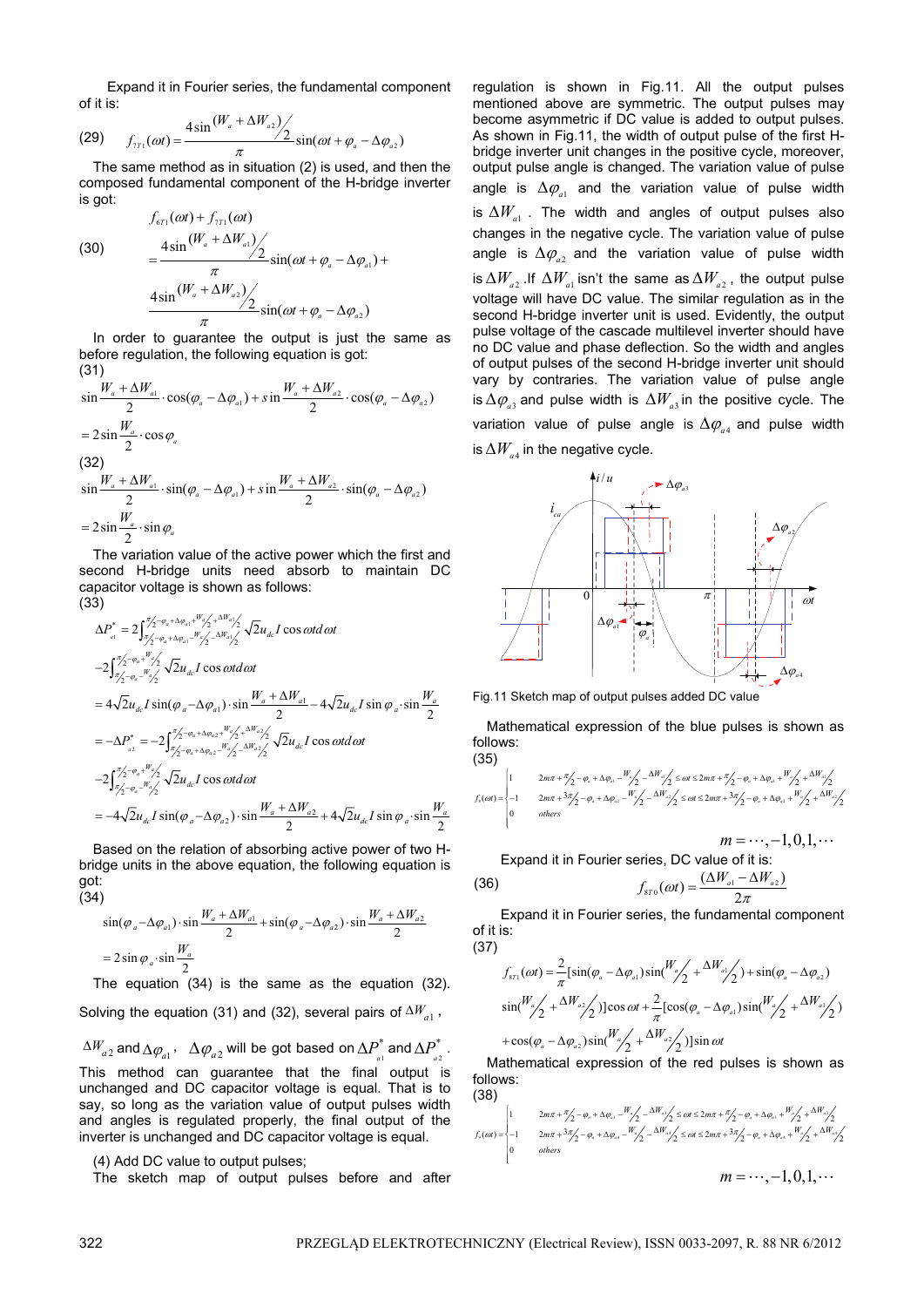Expand it in Fourier series, DC value of it is:

(39) 
$$
f_{\text{970}}(\omega t) = \frac{(\Delta W_{a3} - \Delta W_{a4})}{2\pi}
$$

Expand it in Fourier series, the fundamental component of it is: (40)

$$
f_{\text{ST1}}(\omega t) = \frac{2}{\pi} \left[ \sin(\varphi_a - \Delta \varphi_{a3}) \sin(\frac{W_a}{2} + \frac{\Delta W_{a3}}{2}) + \sin(\varphi_a - \Delta \varphi_{a4}) \right]
$$
  
\n
$$
\sin(\frac{W_a}{2} + \frac{\Delta W_{a4}}{2}) \left[ \cos \omega t + \frac{2}{\pi} \left[ \cos(\varphi_a - \Delta \varphi_{a3}) \sin(\frac{W_a}{2} + \frac{\Delta W_{a3}}{2}) + \cos(\varphi_a - \Delta \varphi_{a4}) \sin(\frac{W_a}{2} + \frac{\Delta W_{a4}}{2}) \right] \right]
$$
  
\n+  $\cos(\varphi_a - \Delta \varphi_{a4}) \sin(\frac{W_a}{2} + \frac{\Delta W_{a4}}{2}) \left] \sin \omega t$   
\nThe total DC value is:

(41) 
$$
\begin{aligned} f_{\text{ST0}}(\omega t) + f_{\text{ST0}}(\omega t) \\ &= \frac{(\Delta W_{a1} - \Delta W_{a2})}{2\pi} + \frac{(\Delta W_{a3} - \Delta W_{a4})}{2\pi} \end{aligned}
$$

The total fundamental component is:

(42)  $f_{\rm s71}(t) + f_{\rm s71}(t)$  $=\frac{2}{\pi}[\sin(\varphi_{a}-\Delta\varphi_{a})\sin(\frac{W_{a}}{2}+\frac{\Delta W_{a}}{2})+\sin(\varphi_{a}-\Delta\varphi_{a})\sin(\frac{W_{a}}{2}+\frac{\Delta W_{a}}{2})]$  $+\sin(\varphi_a - \Delta \varphi_a) \sin(\frac{W_a}{2} \left( \frac{1}{2} + \frac{\Delta W_{a3}}{2} \right) + \sin(\varphi_a - \Delta \varphi_{a4}) \sin(\frac{W_a}{2} \left( \frac{1}{2} + \frac{\Delta W_{a4}}{2} \right)) \cos \omega t +$  $\frac{2}{\pi} [\cos(\varphi_a - \Delta \varphi_a) \sin(\frac{W_a}{2} + \Delta W_a) + \cos(\varphi_a - \Delta \varphi_a) \sin(\frac{W_a}{2} + \Delta W_a)$  $\cos(\varphi_a - \Delta \varphi_{a_3}) \sin(\frac{W_a}{2} \left( \frac{\Delta W_{a_3}}{2} \right) + \cos(\varphi_a - \Delta \varphi_{a_4}) \sin(\frac{W_a}{2} \left( \frac{\Delta W_{a_4}}{2} \right) )] \sin \omega t$ 

In order to guarantee the output is just the same as before regulation, the following equation is got:

(43) 
$$
\Delta W_{a1} - \Delta W_{a2} + \Delta W_{a3} - \Delta W_{a4} = 0
$$
 (44)

$$
\sin(\varphi_{a} - \Delta \varphi_{a1}) \sin(\frac{W_{a}}{2} + \frac{\Delta W_{a1}}{2}) + \sin(\varphi_{a} - \Delta \varphi_{a2}) \sin(\frac{W_{a}}{2} + \frac{\Delta W_{a2}}{2}) +
$$
\n
$$
\sin(\varphi_{a} - \Delta \varphi_{a3}) \sin(\frac{W_{a}}{2} + \frac{\Delta W_{a3}}{2}) + \sin(\varphi_{a} - \Delta \varphi_{a4}) \sin(\frac{W_{a}}{2} + \frac{\Delta W_{a4}}{2})
$$
\n
$$
= 4 \sin(\frac{W_{a}}{2}) \sin \varphi_{a}
$$
\n(45)\n
$$
\cos(\varphi_{a} - \Delta \varphi_{a1}) \sin(\frac{W_{a}}{2} + \frac{\Delta W_{a1}}{2}) + \cos(\varphi_{a} - \Delta \varphi_{a2}) \sin(\frac{W_{a}}{2} + \frac{\Delta W_{a2}}{2}) +
$$
\n
$$
\cos(\varphi_{a} - \Delta \varphi_{a3}) \sin(\frac{W_{a}}{2} + \frac{\Delta W_{a3}}{2}) + \cos(\varphi_{a} - \Delta \varphi_{a4}) \sin(\frac{W_{a}}{2} + \frac{\Delta W_{a4}}{2})
$$
\n
$$
= 4 \sin(\frac{W_{a}}{2}) \cos \varphi_{a}
$$

The variation value of the active power which the first and second H-bridge units need absorb to maintain DC capacitor voltage is shown as follows:  $(46)$ 

$$
\Delta P_{a1}^{*} = \int_{\pi/2 - \varphi_{a} + \Delta \varphi_{a1} + \frac{W_{\varphi/2} + \Delta W_{a1}/2}{2}}^{\pi/2 - \varphi_{a} + \Delta \varphi_{a1} + \frac{W_{\varphi/2} + \Delta W_{a1}/2}{2}} \sqrt{2} u_{ac} I \cos \omega t \, d\omega t \n+ \int_{3\pi/2 - \varphi_{a} + \Delta \varphi_{a2} + \frac{W_{a}/2}{2}}^{\pi/2 - \varphi_{a} + \Delta \varphi_{a2} + \frac{W_{a}/2}{2}} \sqrt{2} u_{ac} I \cos \omega t \, d\omega t - 2 \int_{\pi/2 - \varphi_{a} + \frac{W_{\varphi/2}}{2}}^{\pi/2 - \varphi_{a} + \frac{W_{\varphi/2}}{2}} \sqrt{2} u_{ac} I \cos \omega t \, d\omega t \n= 2\sqrt{2} u_{ac} I \sin(\varphi_{a} - \Delta \varphi_{a1}) \cdot \sin \frac{W_{a} + \Delta W_{a1}}{2} \n+ 2\sqrt{2} u_{ac} I \sin(\varphi_{a} - \Delta \varphi_{a2}) \cdot \sin \frac{W_{a} + \Delta W_{a2}}{2} - 4\sqrt{2} u_{ac} I \sin \varphi_{a} \cdot \sin \frac{W_{a}}{2} \n= -\Delta P_{a2}^{*} = -\int_{\pi/2 - \varphi_{a} + \Delta \varphi_{a3} + \frac{W_{a}/2}{2}}^{\pi/2 - \varphi_{a} + \Delta \varphi_{a3} + \frac{W_{a}/2}{2}} \sqrt{2} u_{ac} I \cos \omega t \, d\omega t \n- \int_{\pi/2 - \varphi_{a} + \Delta \varphi_{a4} + \frac{W_{a}/2}{2}}^{\pi/2 - \varphi_{a} + \Delta \varphi_{a3} + \frac{W_{a}/2}{2}} \sqrt{2} u_{ac} I \cos \omega t \, d\omega t + 2 \int_{\pi/2 - \varphi_{a} + \frac{W_{a}/2}{2}}^{\pi/2 - \varphi_{a} + \frac{W_{a}/2}{2}} \sqrt{2} u_{ac} I \cos \omega t \, d\omega t \n= -2\sqrt{2} u_{ac} I \sin(\varphi_{a} - \Delta \
$$

Based on the relation of absorbing active power of two Hbridge units in the above equation, the following equation is got:  $(47)$ 

$$
\sin(\varphi_a - \Delta \varphi_{a1}) \cdot \sin \frac{W_a + \Delta W_{a1}}{2} + \sin(\varphi_a - \Delta \varphi_{a2}) \cdot \sin \frac{W_a + \Delta W_{a2}}{2}
$$
  
+ 
$$
\sin(\varphi_a - \Delta \varphi_{a3}) \cdot \sin \frac{W_a + \Delta W_{a3}}{2} + \sin(\varphi_a - \Delta \varphi_{a4}) \cdot \sin \frac{W_a + \Delta W_{a4}}{2}
$$
  
= 
$$
4 \sin \varphi_a \cdot \sin \frac{W_a}{2}
$$

 The equation (47) is the same as the equation (44). Solving the equation (43),(44) and (45), several pairs

of 
$$
\Delta W_{a1}
$$
,  $\Delta W_{a2}$ ,  $\Delta W_{a3}$ ,  $\Delta W_{a4}$  and  $\Delta \varphi_{a1}$ ,  $\Delta \varphi_{a2}$ ,  $\Delta \varphi_{a3}$ ,  
 $\Delta \varphi_{a4}$  will be got based on  $\Delta P_{a1}^*$  and  $\Delta P_{a2}^*$ . This method  
also can guarantee that the final output is unchanged  
and DC capacitor voltage is equal.

Summarily, we have analyzed the relationship between variation of switching state and final output of the H-bridge inverter qualitatively and quantitatively. Both of them prove: by regulating width, both width and angles of output pulses will not influence the overall output effect of H-bridge inverter. They can be used to reassign the active power absorbed from the grid. Besides, add dc value to modulation waves of H-bridge inverter can also achieve the same result and is an effective method, too. But just regulating output pulse angles will make the final output of H-bridge inverter changed and cannot be used here.

The analysis of the situation (4) not only presents the regulation method of adding DC value to output pulses, but also illuminates that the regulation of the situation (4) is the sum of all regulation means. That is to say, regulating width of output pulses, regulating phases of output pulses, regulating both width and phases of output pulses, and adding DC value to output pulses are the special applications of regulating width and phases of output pulses in the positive and negative cycle respectively in the situation (4).

In the analysis of the above paragraphs mentioned, switching frequency is assumed be power frequency and the system is supposed be sinusoidal modulation. Each Hbridge inverter unit generates a quasi-square wave. Evidently, the above analysis process is irrespective to switching frequency, shape of the command voltage and the output current. That is to say, when switching frequency is higher than power frequency, the similar analysis process can be drawn in a switching period. When the command voltage and output current of the equipment are nonsinusoidal, the same conclusion can be drawn too.

In the situations, we use Fig.12 to analyze the process of the active power absorbed by DC capacitor of the H-bridge in a switching period. Output pulse shown in Fig.12 is output voltage of H-bridge inverter in one switching frequency. In Fig.12,  $W_a$  is width of the output pulse,  $T_a$  is

switching period and  $I_{dc}$  is the sampling current value in the switching period. Based on the theory of the average model, equivalent output voltage of the first H-bridge unit in *W*

one switch period in average model is 
$$
\frac{m_a}{\omega T_s} u_{dc}
$$
. From the

above sentence, we find that width of output pulse is proportional to output voltage. In the switching cycle, the active power absorbed by the H-bridges is:

(48) 
$$
P_a = \int_{\pi/2 - \varphi_a - \frac{W_a}{2}}^{\pi/2 - \varphi_a + \frac{W_a}{2}} u_{dc} \cdot I_{ac} d\omega t = u_{dc} I_{ac} W_a
$$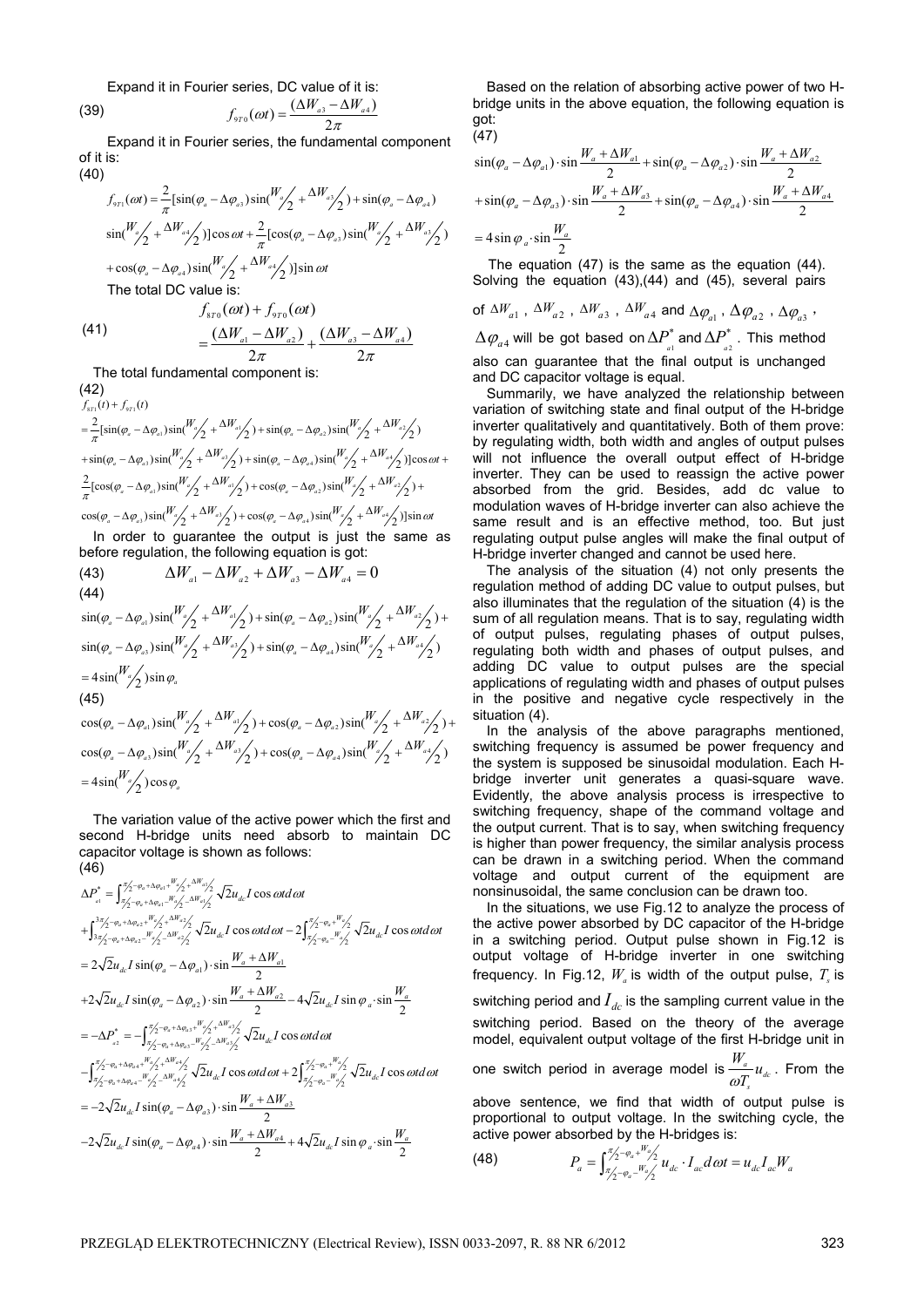

Fig.12 The output current and pulse of inverter in the switching cycle

So from the equation (48), it is clear that, if we want to change the active power absorbed by the H-bridge, we can't do other than to change output pulse width  $W_a$ . Output command voltage of H-bridge for tracking output current is modulated by triangle carrier wave based on pulse width modulation(PWM) method to produce H-bridge output pulse. From the above paragraph, we know that width of output pulse is proportional to output voltage. So width of output pulse is proportional to output command voltage. So we may regulate output command voltage of each H-bridge to change output pulse width  $W<sub>a</sub>$  so as to change the active power absorbed by the H-bridge.

There are still three output command voltage regulation means to redistribute active power and guarantee dc capacitor voltage equal to the reference value. (i.e. regulating magnitude of the command voltage of each Hbridge unit, regulating both magnitude and phases of the command voltage of each H-bridge unit, adding DC value to the command voltage of each H-bridge unit). In the same way, output pulses also may be marked by the vectors to analyze the balancing control fundament with Fig.3- Fig.6. In the situations, the command voltage for tracking nonsinusoidal output current is nonsinusoidal and the vector picture represents the instantaneous value of the command voltage in a switching period.



Fig.13 Sketch map of the command voltage without regulation in a switching cycle

In a switching period, all three regulation means may be shown from the point of output pulses with Fig.13 and Fig.14. From Fig.14, we may find that though the modulation waves of output command voltages of the three regulation means are different, the regulation results are all width changes of output pulses in a switching period. Because switching frequency might be very high and variety of output command voltage might be large, power balance

might not be achieved in a switching period. So we still think one fundamental cycle as one fundamental unit to achieve DC voltage balance. In other words, we only think that active power absorbed by H-bridge is controlled based on the H-bridge's total losses in one fundamental cycle. In the situations, we may analyze quantitative relationships of the balancing control fundament with Fig.13 and Fig.14 which is similar to Fig.7- Fig.11.



Fig.14 Sketch map of the command voltage regulated in a switching cycle

The active power absorbed by the first and second H-bridge in Fig.13 is:

(49) 
$$
P_{a1} = P_{a2} = \int_{\pi/2 - \varphi_a}^{\pi/2 - \varphi_a + W_2/2} u_{dc} \cdot I_{ac} d\omega t = u_{dc} I_{ac} W_a
$$

The total composed output voltage of the two units is:

(50) 
$$
u = u_1 + u_2 = \frac{2W_a}{\omega T_s} u_{dc}
$$

In order to guarantee the output is unchanged after regulation, the following equation is got:

(51) 
$$
\frac{2W_a}{\omega T_s} u_{dc} = \frac{W_{a1}}{\omega T_s} u_{dc} + \frac{W_{a2}}{\omega T_s} u_{dc}
$$

$$
2W_a = W_{a1} + W_{a2}
$$

It's assumed that there are *N* switching periods in a fundamental cycle. The variation amount ofactive power, which the first and second H-bridge units need absorb, is:

(52) 
$$
\sum_{i=1}^{N} \Delta P_{a}^{*}(i) = \sum_{i=1}^{N} (u_{dc} I_{ac}(i) W_{a1}(i) - u_{dc} I_{ac}(i) W_{a}(i))
$$

$$
= -\sum_{i=1}^{N} \Delta P_{a2}^{*}(i) = \sum_{i=1}^{N} (u_{dc} I_{ac}(i) W_{a}(i) - u_{dc} I_{ac}(i) W_{a2}(i))
$$

So long as the variation value of output pulses width is regulated properly to meet equation (51) and (52), the final output of the inverter will be unchanged and DC capacitor voltage of the two H-bridge unit will be equal. The control methods in the literature [11] ,[12] ,[13], [14], [15]and [16] are means of regulating magnitude of the command voltage of each H-bridge unit. In this literature [17] and [18], the control methods are the means of regulating both magnitude and phases of the command voltage of each H-bridge unit. Through this above research, we find that we may combine different DC voltage control method with different PWM strategy to produce different regulation means of regulating width and phases of output pulses. For different application conditions, we may adopt these different regulation means to achieve DC voltage balance. This above research illustrates the fundament of DC voltage balancing control with two H-bridge units. Evidently, the theory adapts to system composed of multi-H-bridge units.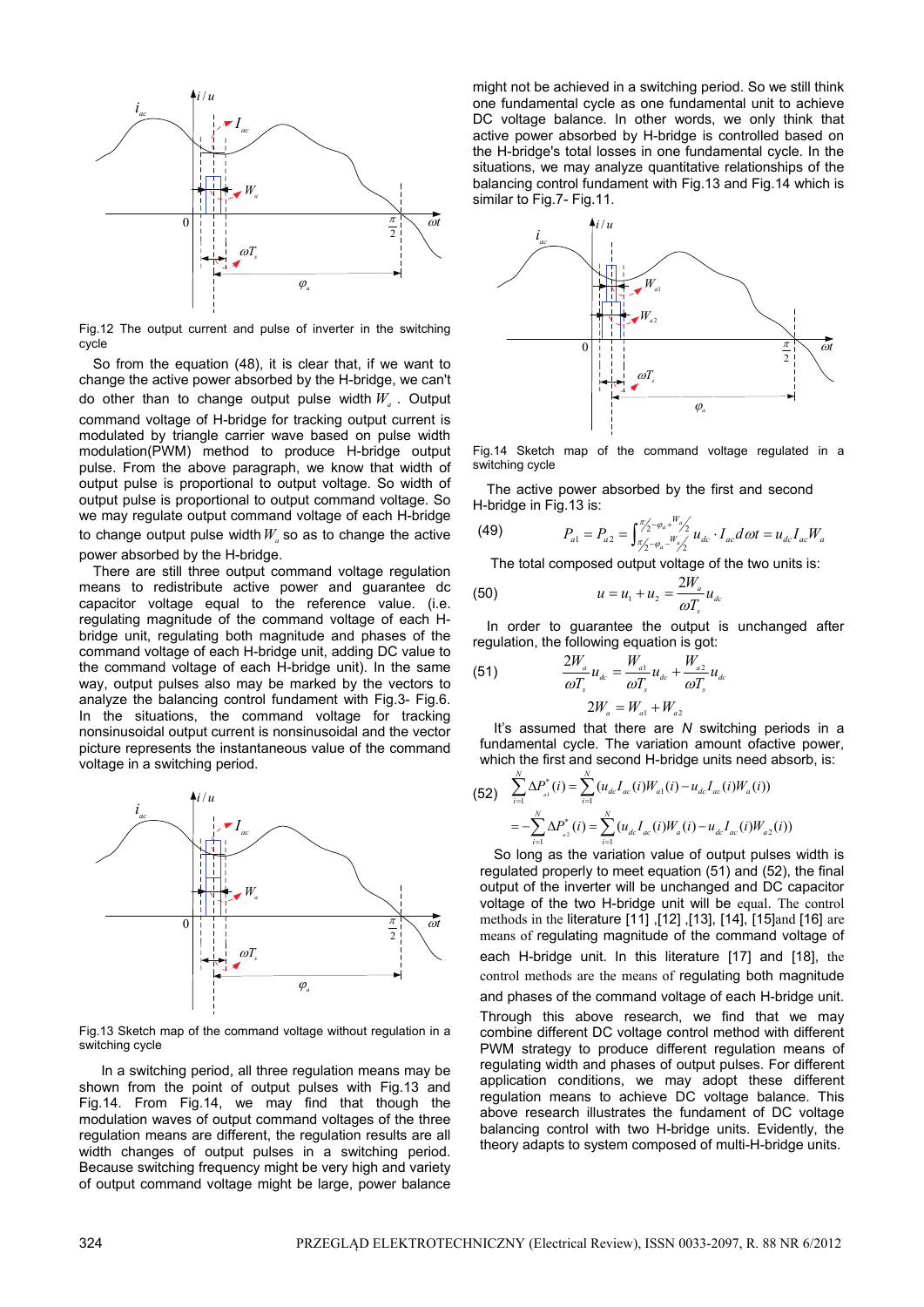#### **Simulation**

Theoretic analysis results are necessary to be further verified by the simulation. The parameters of the circuit for the simulation are: switch frequency is 50Hz, DC capacitor is 3300uF, the equivalent resistance,  $R_{dc}$  in and  $R_{dc}$  iz (i=a,b,c), of the two units are equal,  $R_{dc\_i1} = R_{dc\_i2} = 100 \Omega$ . Simulation waveforms of switching states and DC flying capacitor voltages of the two H-bridge inverters are given as follows.

When the sum of the active power is controlled, the two dc capacitor voltages are just the same, because for the two H-bridge units, the function of switching state is just the same and the equivalent resistances are equal, as shown in Fig.15.



Fig.15 Switching states and DC capacitor voltages of the two Hbridge units

The two dc capacitor voltages are differ from each other when output pulses width of the two H-bridge units are finetuned, as shown in Fig.16.





Fig.16 Switching states and DC capacitor voltages of the two Hbridge units when output pulses width are changed

The two dc capacitor voltages are differ from each other when output pulses width and angles of the two H-bridge units are fine-tuned, as shown in fig.19. a) Switching states



Fig.19 Switching states and DC capacitor voltages of the two Hbridge units when output pulses width and angles are changed

The two dc capacitor voltages are differ from each other when dc value is added to modulation wave of one H-bridge unit is fine-tuned, as shown in fig.20. a) modulation waves(V)



Fig.20 Modulation waves,switching states and DC capacitor voltages of the two H-bridge units when DC value is added to modulation wave of the first one

By simulation, we have proved that: the active power absorbed form the grid can be reassigned during different H-bridge units by changing switching state of them. The switching state reflects on output pulses. That is to say, by regulating width of output pulses, width and angles of output pulses or adding dc value to modulation waves of H-bridge units, we can redistribute the active power absorbed from the grid and then make dc capacitor voltages equal to the reference value.

#### **Conclusion**

In this paper, DC capacitor voltage balancing problem was investigated for the power quality conditioner with cascade multilevel inverter. The issue of voltage balance was discussed from output pulses of H-bridge inverters point of view, and a new and general model was introduced as a way to investigate the charge and discharge process of H-bridge DC capacitor regardless of the type of PWM used. The hypostasis of various voltage balancing control methods is explained clearly. Furthermore, all regulation means of output pulses of H-bridge inverters for redistributing active power is reported and quantified. The simulation results illustrate that the research is satisfactory.

This research of the paper may be not only applicable to STATCOMs and APFs, but also applicable to the rectifier with cascade multilevel inverter [14] and energy storage system with cascade multilevel inverter [12], etc. Moreover, the research by this paper may be applied to asymmetric cascaded multilevel converter with different DC voltages and different switching frequency too. The paper provides a theory basis for idiographic design of DC voltage control methods to achieve DC voltage balance in different application conditions of cascade multilevel inverters.

Based on the investigations reported in this paper and the results reported by other researchers, it can be concluded that DC capacitor voltage balancing problem does not limit the usefulness of this topology for practical applications. This problem can be solved in a satisfactory way using various techniques, depending on idiographic design of regulation means of output pulses.

#### REFERENCES

- [1] Akagi H. New trends in active filters for power conditioning. IEEE Trans Industry Applications, 1996, 32(6):1312-1322.
- Lavopa E, Zanchetta P, Sumner M, Cupertino F. Real-Time Estimation of Fundamental Frequency and Harmonics for Active Shunt Power Filters in Aircraft Electrical Systems. IEEE Trans Industry Electronics, 2009, 58(8): 2875 - 2884.
- [3] Grino R, Cardoner R, Costa-Castello R, Fossas E. Digital Repetitive Control of a Three-Phase Four-Wire Shunt Active